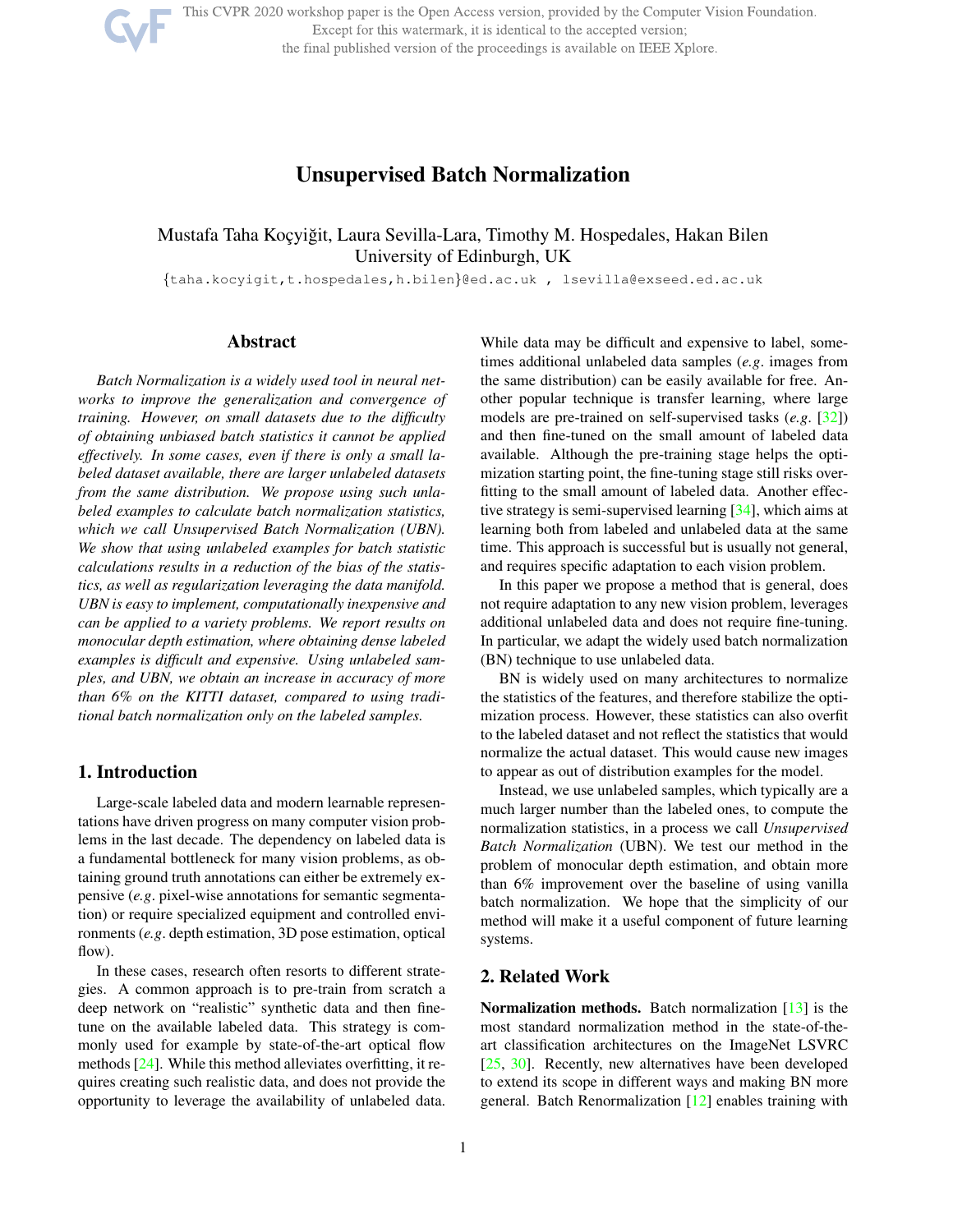smaller batch sizes and correlated batches by calculating moving averages of batch statistics during training. Mode Norm [6] enables the use of BN for multi-modal data. This is done by calculating multiple batch statistics and adaptively normalizing examples through a gating function and calculating weighted normalization statistic for each example. Instance Norm [28] has been used for style transfer and normalizes the style of the content image [11] by calculating statistics over each channel and sample in the dataset. Adaptive Instance Norm [11] transfers style between two images by calculating the batch statistics form one example and applying them to another image. Weight Norm [22] conditions the optimization problem by reparameterizing the weight values into magnitude and direction while Layer Normalization [2] calculates normalization statistics per example for feature maps in each layer to enable normalization in recurrent models.

While all these variants make BN more usable and stable, to our knowledge, our is the first to extend BN to leverage unlabeled data.

Understanding Batch Normalization. While BN has been widely and successfully used, there remains some questions about why and when it works. The initial explanation of Ioffe and Szegedy [13] that BN reduces internal co-variate shift has been questioned and explored in recent work.

For example, Bjorck et. al. [4] argues that BN enables training with larger learning rates by preventing exploding and vanishing gradients. They also show that unnormalized networks have ill-conditioned activations due to random initialization which results in large singular values of the activation matrices and predictions which are independent from the inputs. Similarly Santurkar et. al. [23] argue that the loss landscape of the normalized networks are smoother. Luo et. al. [18] showed that batch normalization applies population normalization with data dependant gamma decay that promotes uncorrelated features.

Monte Carlo Batch Normalization [27] shows that uncertainty estimates can be obtained from networks with BN layers by sampling batch statistics.

Training on small datasets. Training the classification networks on ImageNet requires millions of balanced labeled images which many other vision problems lack. Many semi-supervised methods that are designed for classification problems [3, 29, 17, 26] are not readily applicable to regression due to the difficulty in generating pseudolabels and augmentation strategies. Training unsupervised methods like geometric consistency based unsupervised training  $[16, 9, 1]$  with supervised training in order to mitigate labeled data requirements has also results in problem specific solutions. While pre-training is a widely used technique in segmentation and detection [5] when the target tasks is not similar to the source tasks the transfer learning has limited success [31]. Another approach is to use



Figure 1. Unsupervised Batch Norm disentangles the normalization from the weight updates by separating them into 2 steps. In the first step a batch is sampled from Dataset U and Dataset L and the normalization statistics are updated. In the second step the sampled batch from Dataset L is used to updated the weights of the network.

synthetic data to pre-train the networks and fine-tune on real data. For tasks like optical flow [24] and depth estimation [15, 19, 10] synthetic data is much more accessible and does not contain the various artifacts and sampling noises that real data has. However, this approach suffers from the domain shift problem where the data distribution of synthetic and real data can differ.

#### 3. Method

Since our method is a simple modification of the standard BN method, we start recalling BN and then describe our UBN method.

#### 3.1. Batch Normalization

Given an input batch of height  $H$  and width  $W$  with  $N$ samples and C channels  $x \in \mathbb{R}^{N \times C \times H \times W}$ , BN normalizes the mean and standard deviation for each individual feature channel  $c$  during training:

$$
BN(x)_c = \gamma_c \left( \frac{x_c - \mu(x_c)}{\sigma(x_c)} \right) + \beta_c \tag{1}
$$

where  $\gamma, \beta \in \mathbb{R}^C$  are affine parameters learned from data;  $\mu$ ,  $\sigma$  are the mean and standard deviation, computed across batch size and spatial dimensions independently for each feature channel.

The moving average of the mean  $\hat{\mu}$  and standard deviation  $\hat{\sigma}$  are updated using a momentum rate  $\lambda$  during training and used to normalize feature maps during testing.

$$
\hat{\mu_c} = \lambda \hat{\mu_c} + (1 - \lambda)\mu(x_c) \tag{2}
$$

$$
\hat{\sigma_c} = \lambda \hat{\sigma_c} + (1 - \lambda)\sigma(x_c) \tag{3}
$$

#### 3.2. Unsupervised Batch Normalization

UBN is based on updating first the batch statistics than the weights. Given an batch  $x \in \mathbb{L}$  from labeled dataset  $\mathbb{L}$ and a batch  $y \in \mathbb{U}$  from unlabeled dataset  $\mathbb{U}$  the first step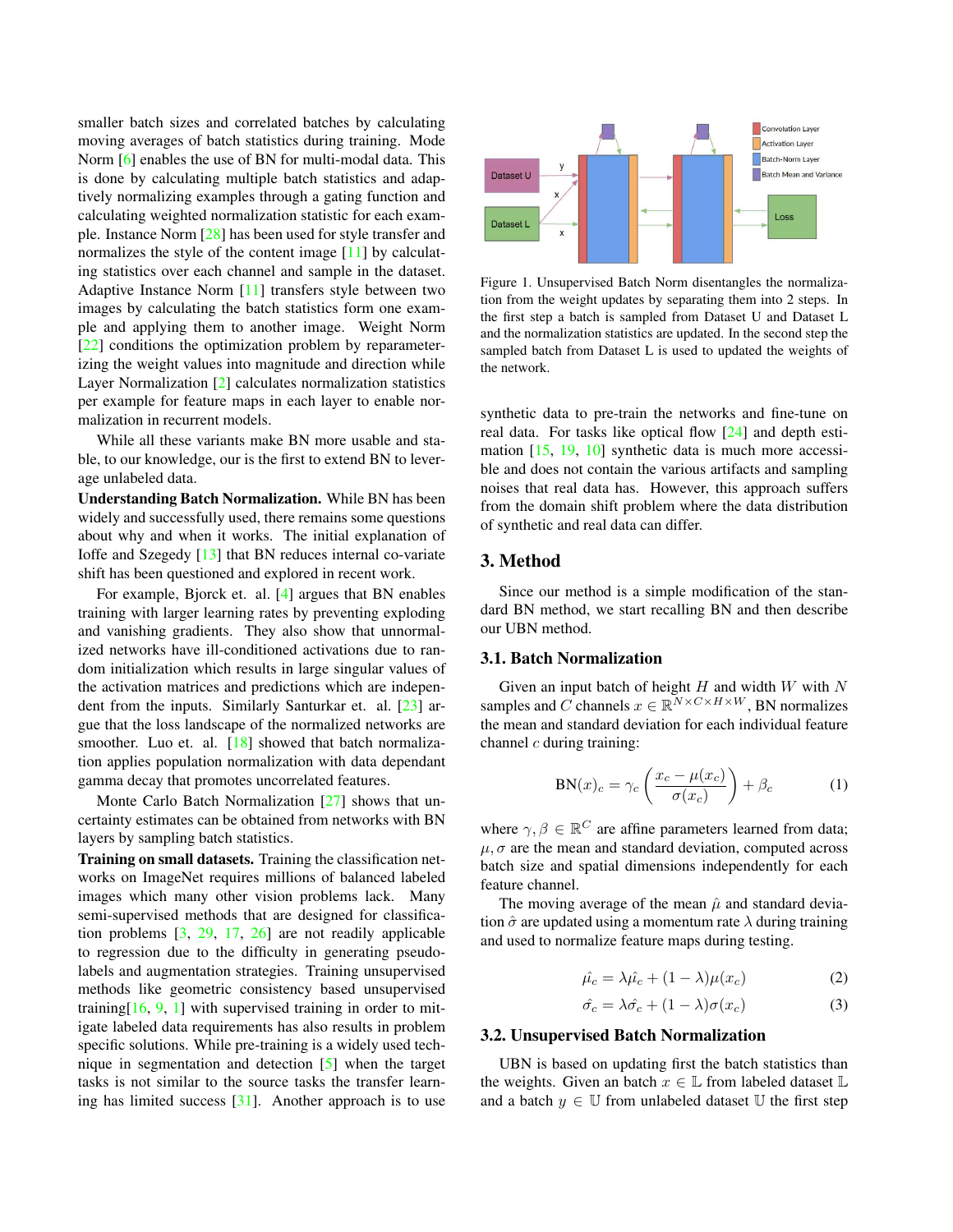

Figure 2. Results of classifying with BN and UBN using the Spiral dataset, with 25 labeled points of each class (filled) and 200 unlabeled points per class which (hollow). Using UBN (left) the model can interpolate between these points while BN (right) learns islands around labeled examples.

builds a combined batch  $n = \{x, y\}$  and makes a forward pass to update the normalization statistics. The second step makes forward-backward pass while using  $x$  and the updated normalization statistics calculated at the earlier step. 1

UBN normalizes the mean and standard deviation for each individual feature channel with:

$$
UBN(x_c) = \gamma \left( \frac{x_c - \mu(n_c)}{\sigma(n_c)} \right) + \beta \tag{4}
$$

where  $\mu(n_c)$ ,  $\sigma(n_c)$  are the mean and standard deviation, computed across batch size and spatial dimensions independently for each feature channel from the combined batch  $n$ . The  $\hat{\mu}_c, \hat{\sigma}_c$  values are calculated similarly to BN using a moving average.

#### 3.3. Analysing UBN with a Toy Example

We illustrate the principles behind UBN and how it differs from BN using a toy example. We train a simple 5 layer fully connected network using BN layers on the Spiral Dataset<sup>1</sup>, with 50 labeled examples and 400 unlabeled examples. Using this simple dataset allows us to do a deeper analysis which would not be straightforward using the depth estimation task.

We see from Fig. 2 that supervised training with BN learns the distribution of the labeled examples well and therefore learns accurate decision boundaries. However, those decision boundaries do not reflect the true data distribution. Instead, using UBN the network learns to align its decision boundary with the data manifold and learns to interpolate between the labeled examples by utilizing the batch statistics of unlabeled examples. In the coming sections we will examine the mechanism behind UBN through this example.

#### 3.3.1 Bias in Batch Statistics

Batch statistics are calculated from labeled examples in BN. When there is only a limited number of labeled exam-



Figure 3. Histogram of hidden representations during training of the regularly sampled points (left column) the labeled points (middle column) and the unlabeled points (right column) after first (first row) second (second row) and third (third row) Batch Normalization layers of a random channel.

ples, this may cause the normalization statistics to be biased and end up hurting the model performance. We recorded the feature distributions from different layers of regularly spaced points, labeled points and unlabeled points while the network normalization statistics using the unlabeled examples. 3.

We have observed from the histogram of feature maps that the distribution of unlabeled and labeled examples are drastically different from each other. Calculating batch statistics with respect to only the labeled examples will cause a significant amount of bias in the normalization values. We postulate that the difficulty of obtaining correct batch statistics will be an important cause for the failure of Deep Learning methods in problems where the data is limited. Our method alleviates this problem by calculating the normalization values with respect to a larger variety of examples that better reflect the true data distribution.

#### 3.3.2 Regularization in UBN

Our understanding is that the regularizing effect of UBN and similarly of BN comes from the noise that is induced by changing batch norm statistics which makes the network invariant to this type of noise. This specific noise is also different from simpler random variations that is applied to gradients [21] and feature maps [7] of the network since it comes from the actual data distribution and extends the data boundaries in the manifold that is predicted by the network. Other method for injecting learned noises are also not applicable in the semi-supervised setting where the small number of labels doesn't allow for such networks to be trained.

We visualized the uncertainty that is induced by changing batch statistics by making multiple predictions using the

<sup>1</sup>http://playground.tensorflow.org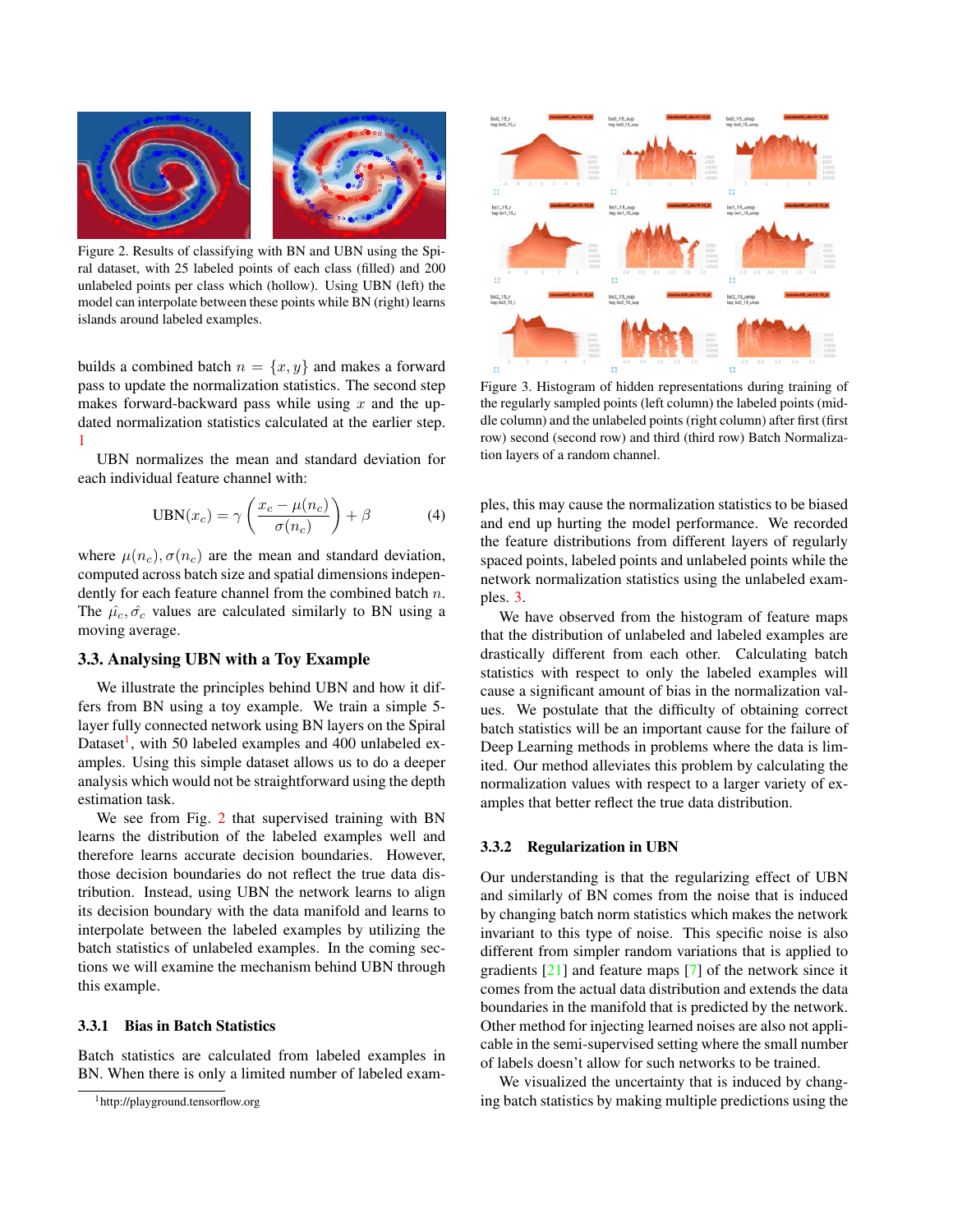



Figure 4. Uncertainty in the decision boundaries when unlabeled batch statistics are changed.

Figure 5. We visualize the data driven implicit augmentation via the noise that is induced by changing batch statistics.

same inputs while updating the batch statistics  $[27]$ . This gives us a distribution of prediction from which we can calculate the standard deviation of our predictions. We observe that the uncertainty of the network follows the data manifold and aligns well with incorrect predictions and regions where there are no data examples 4.

We analyse the induced noise of changing batch statistics by making a forward pass of the network using labelled examples saving the network predictions updating the batch statistics and updating the inputs using back propagation in the feature space until the predictions are the same with the earlier batch statistics. This gives a distribution of starting points that have the same effect as changing the batch statistics. We observe that the augmentation follows the data manifold except for regions where the decision boundary is too close the the data manifold where in that case it pushes the decision boundary away from the labeled examples 5. Thus, Batch normalization layers apply an implicit augmentation that is dependant on the data manifold.

#### 4. Experiments

KITTI dataset [8] contains stereo RGB images at 256x832 resolution and ground truth depth maps collected from Velodyne HDL-64E rotating 3D laser scanner at 10Hz. We have utilized the Kitti Raw dataset with 42304 training images and 2480 testing images.

The architecture for our method is based based on the SfMLearner architecture [33] which uses a modified version of the DispNet architecture  $[20]$ . It is a fully convolutional encoder-decoder architecture with skip connections and predictions in multiple resolutions. The building block of the architecture consists of 3x3 convolution operation, BN layers and a ReLU activation. The loss is calculated in different resolution by scaling the depth maps to match the prediction resolutions. The last layer before a prediction a sigmoid activation is used. The result of the sigmoid function is than scaled, shifted and inverted to obtain the depth prediction. The depth prediction  $D_i$  for a feature map  $X_i$ using a scaling factor of  $s > 0$  and a minimum disparity



Figure 6. UBN shows a larger improvement as the number of labeled images decreases.

value m such that  $0 < m < 1$  can be calculated as follows

$$
\hat{D}_i = \frac{1}{s * sign(X_i) + m} \tag{5}
$$

The network is trained with a learning rate of 0.0002 using the ADAM optimizer [14] for 160 epochs with batch size of 128. The scaling parameter s is 0.4 and the minimum disparity value  $m$  is 0.0125 (max depth 80m) throughout the experiments.

In order to evaluate the effect of unlabeled examples on the BN statistics we compare the performance of the depth prediction network on the KITTI dataset where a certain fraction of the depth maps are missing while we keep the number of images the same.

Removing depth annotation in this way let us keep the variation in the dataset stable while reducing the total number of annotated examples drastically. The missing depth maps are designed to mimic a depth sensor with lower frame rate.

For the metrics we used accuracy  $\delta$  with threshold  $\tau$  :  $\delta = max(\frac{\hat{D}_i}{D_i}, \frac{D_i}{\hat{D}_i}) < \tau$  for  $\tau = 1.25$ .

UBN shows progressively larger improvement as the number of labeled examples shrink 6 and outperforms the supervised BN training. If the number of labeled images is close to the unlabeled images the two methods become effectively the same which makes our method more suitable for problems with limited labels.

### 5. Conclusion

We have shown that UBN reduces the bias in batch statistics and applies a regularization that utilizes the data manifold. Our method is easy to implement, computationally inexpensive and is effective in problems where obtaining annotations is difficult.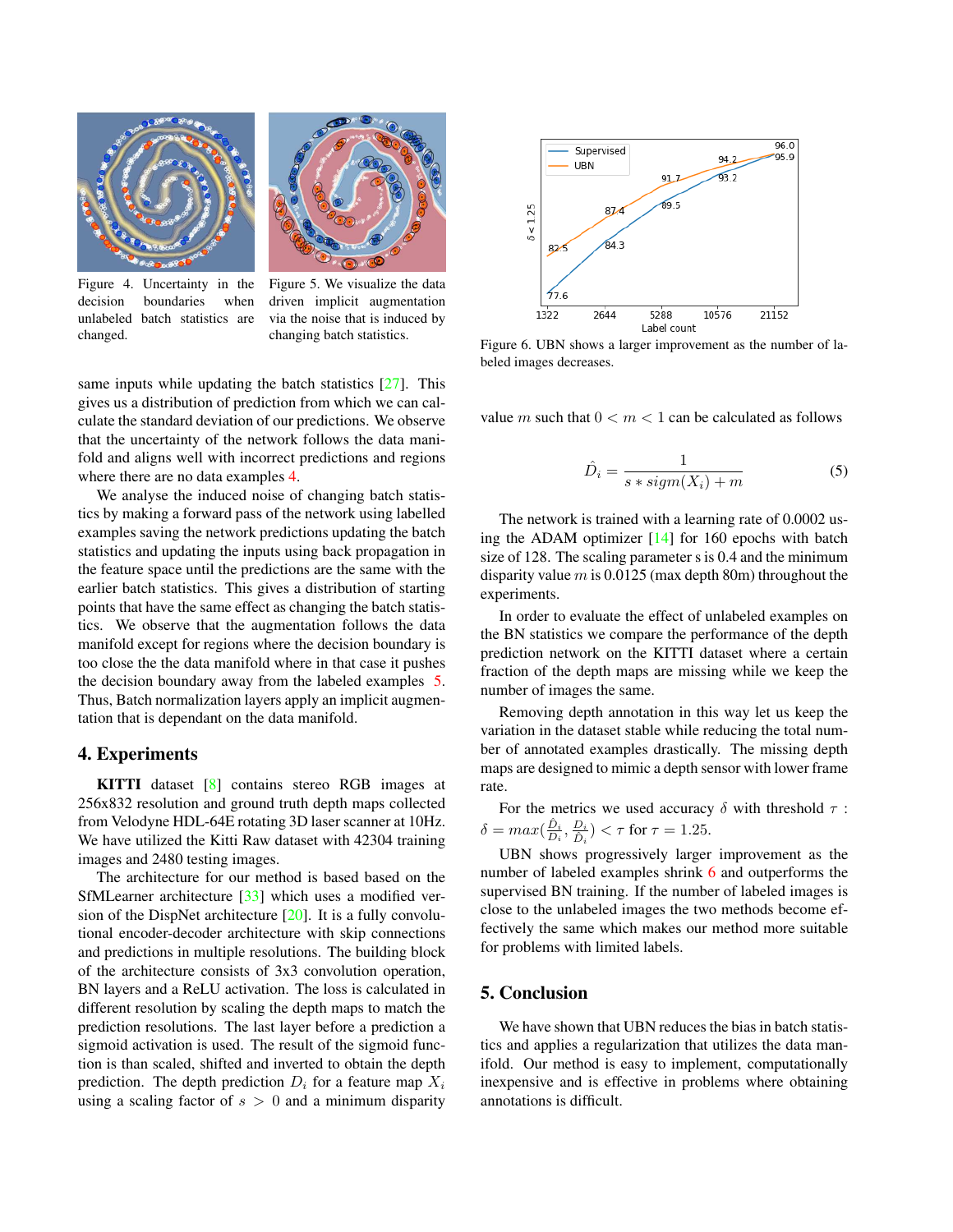### References

- [1] A. J. Amiri, S. Y. Loo, and H. Zhang. Semi-supervised monocular depth estimation with left-right consistency using deep neural network, 2019. 2
- [2] J. L. Ba, J. R. Kiros, and G. E. Hinton. Layer normalization. *arXiv preprint arXiv:1607.06450*, 2016. 2
- [3] D. Berthelot, N. Carlini, I. Goodfellow, N. Papernot, A. Oliver, and C. Raffel. Mixmatch: A holistic approach to semi-supervised learning. *arXiv:1905.02249*, 2019. 2
- [4] N. Bjorck, C. P. Gomes, B. Selman, and K. Q. Weinberger. Understanding batch normalization. In *Advances in Neural Information Processing Systems*, pages 7694–7705, 2018. 2
- [5] L.-C. Chen, Y. Zhu, G. Papandreou, F. Schroff, and H. Adam. Encoder-decoder with atrous separable convolution for semantic image segmentation. In *ECCV*, 2018. 2
- [6] L. Deecke, I. Murray, and H. Bilen. Mode normalization. *arXiv preprint arXiv:1810.05466*, 2018. 2
- [7] Y. Gal and Z. Ghahramani. Dropout as a bayesian approximation: Representing model uncertainty in deep learning. In *international conference on machine learning*, pages 1050– 1059, 2016. 3
- [8] A. Geiger, P. Lenz, C. Stiller, and R. Urtasun. Vision meets robotics: The kitti dataset. *The International Journal of Robotics Research*, 32(11):1231–1237, 2013. 4
- [9] V. Guizilini, J. Li, R. Ambrus, S. Pillai, and A. Gaidon. Robust semi-supervised monocular depth estimation with reprojected distances, 2019. 2
- [10] X. Guo, H. Li, S. Yi, J. Ren, and X. Wang. Learning monocular depth by distilling cross-domain stereo networks. *Lecture Notes in Computer Science*, page 506–523, 2018. 2
- [11] X. Huang and S. Belongie. Arbitrary style transfer in realtime with adaptive instance normalization. In *Proceedings of the IEEE International Conference on Computer Vision*, pages 1501–1510, 2017. 2
- [12] S. Ioffe. Batch renormalization: Towards reducing minibatch dependence in batch-normalized models. In *Advances in neural information processing systems*, pages 1945–1953, 2017. 1
- [13] S. Ioffe and C. Szegedy. Batch normalization: Accelerating deep network training by reducing internal covariate shift. *arXiv preprint arXiv:1502.03167*, 2015. 1, 2
- [14] D. P. Kingma and J. Ba. Adam: A method for stochastic optimization. *arXiv preprint arXiv:1412.6980*, 2014. 4
- [15] J. N. Kundu, P. K. Uppala, A. Pahuja, and R. V. Babu. Adadepth: Unsupervised content congruent adaptation for depth estimation, 2018. 2
- [16] Y. Kuznietsov, J. Stückler, and B. Leibe. Semi-supervised deep learning for monocular depth map prediction, 2017. 2
- [17] D.-H. Lee. Pseudo-label: The simple and efficient semisupervised learning method for deep neural networks. In *Workshop on Challenges in Representation Learning, ICML*, volume 3, page 2, 2013. 2
- [18] P. Luo, X. Wang, W. Shao, and Z. Peng. Towards understanding regularization in batch normalization. *arXiv preprint arXiv:1809.00846*, 2018. 2
- [19] Y. Luo, J. Ren, M. Lin, J. Pang, W. Sun, H. Li, and L. Lin. Single view stereo matching, 2018. 2
- [20] N. Mayer, E. Ilg, P. Hausser, P. Fischer, D. Cremers, A. Dosovitskiy, and T. Brox. A large dataset to train convolutional networks for disparity, optical flow, and scene flow estimation. In *Proceedings of the IEEE Conference on Computer Vision and Pattern Recognition*, pages 4040– 4048, 2016. 4
- [21] A. Neelakantan, L. Vilnis, Q. V. Le, I. Sutskever, L. Kaiser, K. Kurach, and J. Martens. Adding gradient noise improves learning for very deep networks, 2015. 3
- [22] T. Salimans and D. P. Kingma. Weight normalization: A simple reparameterization to accelerate training of deep neural networks. In *Advances in neural information processing systems*, pages 901–909, 2016. 2
- [23] S. Santurkar, D. Tsipras, A. Ilyas, and A. Madry. How does batch normalization help optimization? In *Advances in Neural Information Processing Systems*, pages 2483–2493, 2018. 2
- [24] D. Sun, X. Yang, M.-Y. Liu, and J. Kautz. Pwc-net: Cnns for optical flow using pyramid, warping, and cost volume. *2018 IEEE/CVF Conference on Computer Vision and Pattern Recognition*, Jun 2018. 1, 2
- [25] M. Tan and Q. V. Le. Efficientnet: Rethinking model scaling for convolutional neural networks. *arXiv preprint arXiv:1905.11946*, 2019. 1
- [26] A. Tarvainen and H. Valpola. Mean teachers are better role models: Weight-averaged consistency targets improve semisupervised deep learning results. In *Advances in neural information processing systems*, pages 1195–1204, 2017. 2
- [27] M. Teye, H. Azizpour, and K. Smith. Bayesian uncertainty estimation for batch normalized deep networks. *arXiv preprint arXiv:1802.06455*, 2018. 2, 4
- [28] D. Ulyanov, A. Vedaldi, and V. Lempitsky. Instance normalization: The missing ingredient for fast stylization. *arXiv preprint arXiv:1607.08022*, 2016. 2
- [29] Q. Xie, Z. Dai, E. Hovy, M.-T. Luong, and Q. V. Le. Unsupervised data augmentation for consistency training. *arXiv preprint arXiv:1904.12848*, 2019. 2
- [30] S. Xie, R. Girshick, P. Dollár, Z. Tu, and K. He. Aggregated residual transformations for deep neural networks. In *Proceedings of the IEEE conference on computer vision and pattern recognition*, pages 1492–1500, 2017. 1
- [31] A. R. Zamir, A. Sax, W. B. Shen, L. J. Guibas, J. Malik, and S. Savarese. Taskonomy: Disentangling task transfer learning. In *IEEE Conference on Computer Vision and Pattern Recognition (CVPR)*. IEEE, 2018. 2
- [32] R. Zhang, P. Isola, and A. Efros. Split-brain autoencoders: Unsupervised learning by cross-channel prediction. In *Proceedings - 30th IEEE Conference on Computer Vision and Pattern Recognition, CVPR 2017*, Proceedings - 30th IEEE Conference on Computer Vision and Pattern Recognition, CVPR 2017, pages 645–654, United States, 11 2017. Institute of Electrical and Electronics Engineers Inc. 30th IEEE Conference on Computer Vision and Pattern Recognition, CVPR 2017 ; Conference date: 21-07-2017 Through 26-07- 2017. 1
- [33] T. Zhou, M. Brown, N. Snavely, and D. G. Lowe. Unsupervised learning of depth and ego-motion from video. In *Pro-*